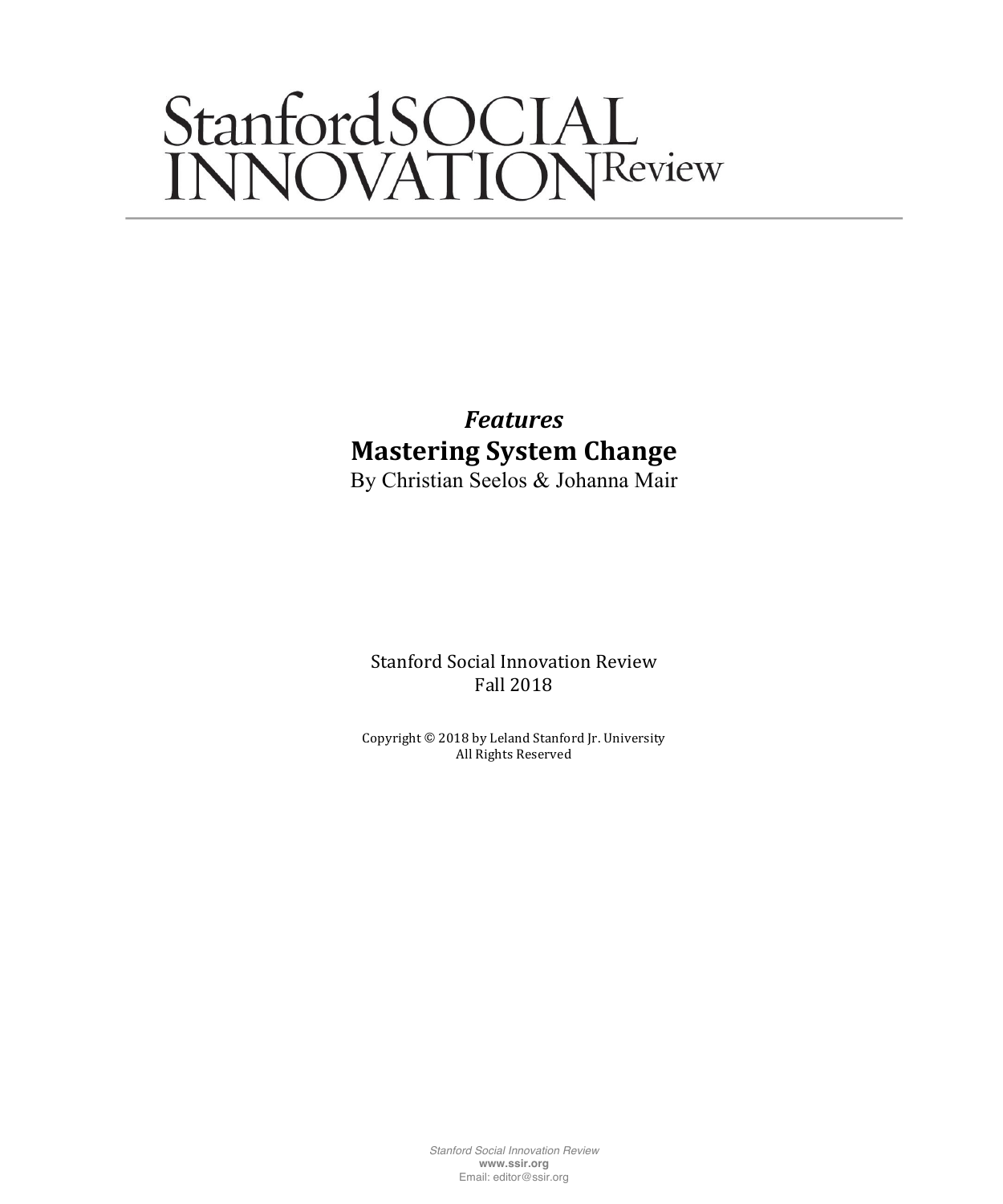Organizations are increasingly turning to system change to tackle big social problems. But systems are complex, and mastering the process requires observation, patience, and reflection. To begin, here are two approaches to pursuing system change.  $\rightarrow$ 

# Mastering System **lange**

*Gone's for once the old magician with his countenance forbidding; I'm now master, I'm tactician, all his ghosts must do my bidding. Know his incantation, spell and gestures too; By my mind's creation wonders shall I do.*

from "The Sorcerer's Apprentice," by J. W. von Goethe**<sup>1</sup>**

#### BY CHRISTIAN SEELOS & JOHANNA MAIR

Illustration by Kevin Mercer

n J. W. von Goethe's poem "The Sorcerer's Apprentice," an old sorcerer leaves his young apprentice behind to clean the house. The boy soon tires of his chore and uses a magic spell to enlist the help of a broom. The broom, however, starts pouring pails and pails of water on the floor. The boy is unable to control the broom, and the house is flooded. When the sorcerer returns, he quickly breaks the spell, cleans up the water, and

warns the boy not to use forces he doesn't understand and can't control.

The poor young fellow had what we might call today an unfortunate encounter with complex causality. Instead of creating "wonders" by commanding a bewitched broom whose powers he neither understood nor could control, the apprentice's actions caused chaos and damage.

We were reminded of the apprentice's story when reflecting on the growing interest and sometimes outright infatuation with system change. Like the sorcerer's broom, any system that prides itself on some minimal complexity is difficult to understand or to control. Do we—like the sorcerer's apprentice—ask for trouble when we intend to change systems? Yes, we do!

But that doesn't mean that we shouldn't attempt to change complex systems for the better. What it does mean is that we must be respectful of the difficulty and dangers of trying to do so. In this article, we want to arm you with effective "spells and gestures" to ward off some of the troubles you may encounter when undertaking system change. We will also offer two different approaches, or archetypes, for pursuing system change that we have identified during the course of our research,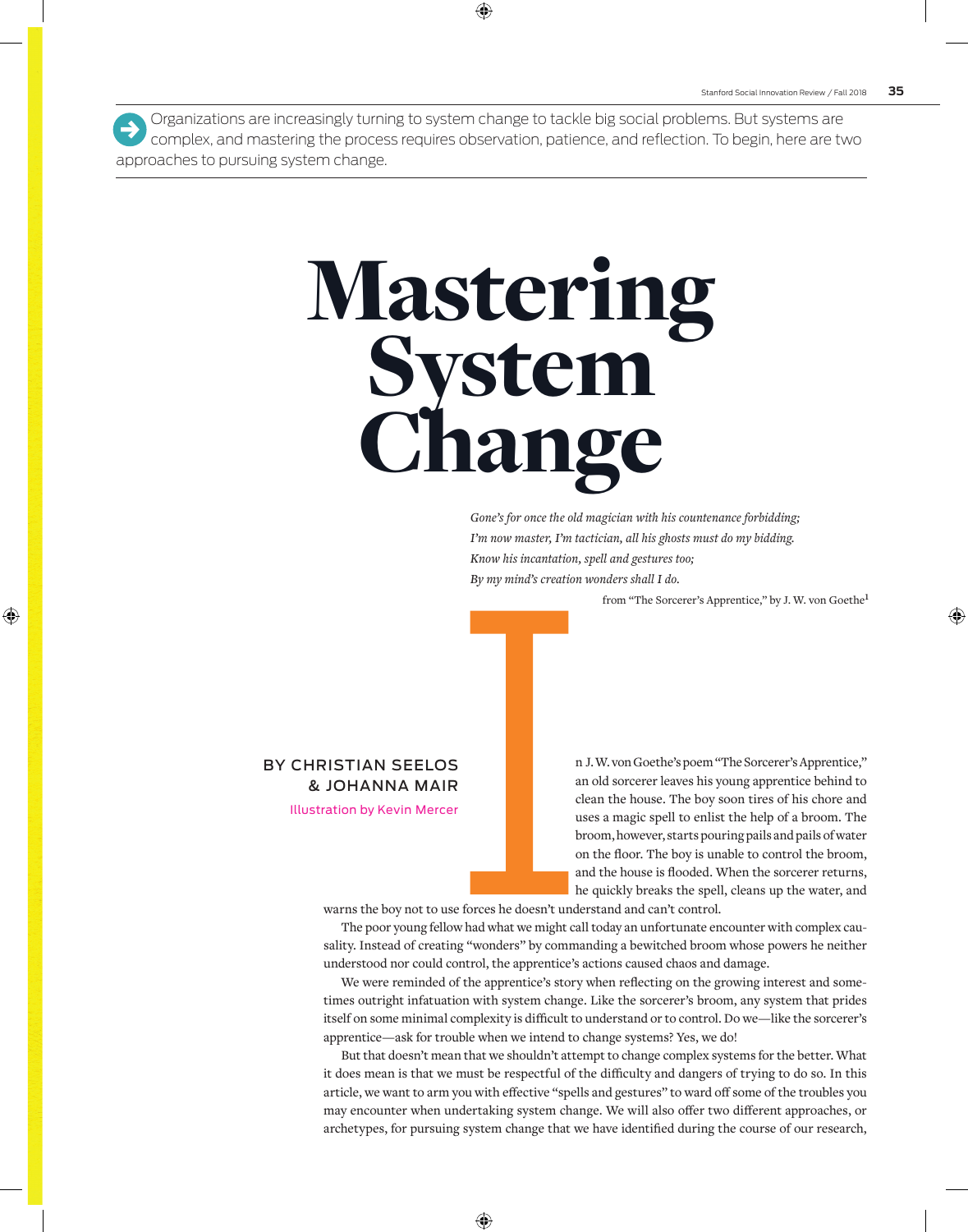and by doing so provide examples of how organizations can master the cause-effect architecture of systems and enact effective change.

#### **THE APPRENTICE'S DILEMMA**

Despite the best efforts of policymakers, foundations, NGOs, and social enterprises tackling issues like poverty, preventable disease, and poor education, these seemingly intractable problems persist. In response, many are turning to the idea of system change as a way to solve the root causes of these problems.

Recent articles in *Stanford Social Innovation Review* reflect the hopes and ambitions inherent in efforts to promote system change as a defining approach of social innovation. Reviewing these articles reveals that many people see system change as a silver bullet for increasing the effectiveness of social innovations to create better services by making health-care organizations more capable and agile; **<sup>2</sup>** integrating the voices of beneficiaries in defining what success means;**<sup>3</sup>** and transforming the education system into a learning ecosystem.**<sup>4</sup>**

Another set of system change articles seeks to solve complex social problems more effectively and efficiently by creating space for collective wisdom and action to emerge; **<sup>5</sup>** understanding the system in which social problems sit; **<sup>6</sup>** and supporting system entrepreneurs that overcome resource constraints to change systems.**<sup>7</sup>**

And a third set of system change articles seeks to help foundations and funders make positive social gains sustainable at scale by following five simple rules; **<sup>8</sup>** employing an "ecosystem of tools"; **<sup>9</sup>** taking into account all aspects of a problem from the start; **<sup>10</sup>** and coordinating the assets of several funders.**<sup>11</sup>**

Measured in terms of motivation and ambition, the time is no doubt ripe for system change. But most authors also agree that we are far from competent in dealing with systems. Sara Farley, cofounder of the Global Knowledge Initiative, says that "there is real excitement about systems right now and many are willing to say 'systems matter' even with little understanding what that means." In a recent article about system leadership, the authors expressed similar concerns: "There is a widespread suspicion that the strategies being used to solve our most difficult problems are too superficial to get at the deeper sources of those problems." **<sup>12</sup>**

But what is even more concerning than the lack of competence is, as Dan Vexler recently pointed out, that the adoption of the systems discourse signals a stark expansion of the social sector's ambitions by aiming higher.**13** Dietrich Dörner, a pioneer in studying how professionals engage with system change, warns about ambitious people with good intentions who lack adequate competence. "Incompetence that would otherwise have remained harmless often becomes dangerous, especially as incompetent people with good intentions rarely suffer the qualms of conscience that sometimes inhibit the doings of competent people with bad intentions," **<sup>14</sup>** writes Dörner.

In system work, small mistakes add up because cause and effect are separated in time and are difficult to observe. This dynamic hinders ongoing adaptation, and people may not realize their errors until it's too late. Dörner reminds us that social evils, atrocities, crimes, and even wars may be triggered not by bad intentions but by the inability to deal with the causal complexity of systems. "When simple inability begins a causal series, extremely brutal actions can result in the end." **<sup>15</sup>**

**[CHRISTIAN SEELOS](https://pacscenter.stanford.edu/person/christian-seelos/)** is the codirector of the Global Innovation for Impact Lab at Stanford University's Center on Philanthropy and Civil Society.

**[JOHANNA MAIR](https://pacscenter.stanford.edu/person/johanna-mair/)** is professor of strategy, organization, and leadership at Hertie School of Governance, Berlin. She is also codirector of the Global Innovation for Impact Lab at Stanford University's Center on Philanthropy and Civil Society, and academic editor of *Stanford Social Innovation Review.*

This is the story of the sorcerer's apprentice applied to system change. But it's not just the complexity inherent in systems that makes change efforts difficult. We also need to pay attention to how those doing system change experience this dynamic and how they decide and learn from this experience over time.

#### **PSYCHOLOGICAL DYNAMICS OF TRYING TO CHANGE A SYSTEM**

Psychologists like Dörner have studied the struggles of thousands of professionals from different backgrounds trying to change complex systems, such as a declining region or a whole city, for the better. These psychologists observed predictable patterns of pathological behavior. Experienced professionals with high ambitions tended to quickly decide on system interventions but spent little time trying to understand system dynamics and characteristics. Expecting success rather than learning caused frustration and emotional stress when their efforts produced early failures and unintended consequences.

To quickly regain a sense of control, participants frequently jumped from one topic area to another. They might, for example, begin by investing in affordable housing, but when challenges emerged, they prioritized agriculture, schools, or community health workers, hoping that some intervention would eventually work. And finally, instead of adequately reflecting on prior decisions, participants resorted to making big bets in single, "no-risk" areas such as job creation or education to create the illusion of success. A negative feedback cycle of ineffective behavior coupled with increasing ambitions and loss of control was the fate of many efforts to make a system "better."

Intervening in complex systems requires keen attention to two issues: to avoid making systems worse by creating unintended negative consequences; and to protect the mental sanity, motivation, and emotional strength of those who aspire to change systems. In other words, steering system change requires that we nurture and develop our levels of competence and ambitions in sync.

#### **UNDERSTANDING AND CHANGING A SYSTEM'S ARCHITECTURE**

More than 2,000 years ago, Aristotle understood that comprehending the world requires knowledge of the causes that make it spin. In our research, we have adopted the perspective that the systems people target for change are causal architectures that have social problems as their effect.

The architecture of social systems is fundamentally shaped by the characteristics of people, their beliefs and ambitions, their skills and access to resources, and the norms and rules by which they relate to each other and their environment. Different systems have different architectures and thus generate different patterns of behavior.

This causal architecture also generates the characteristics and dynamics of social problems, or what one might think of as undesirable system effects. In other words, systems themselves are not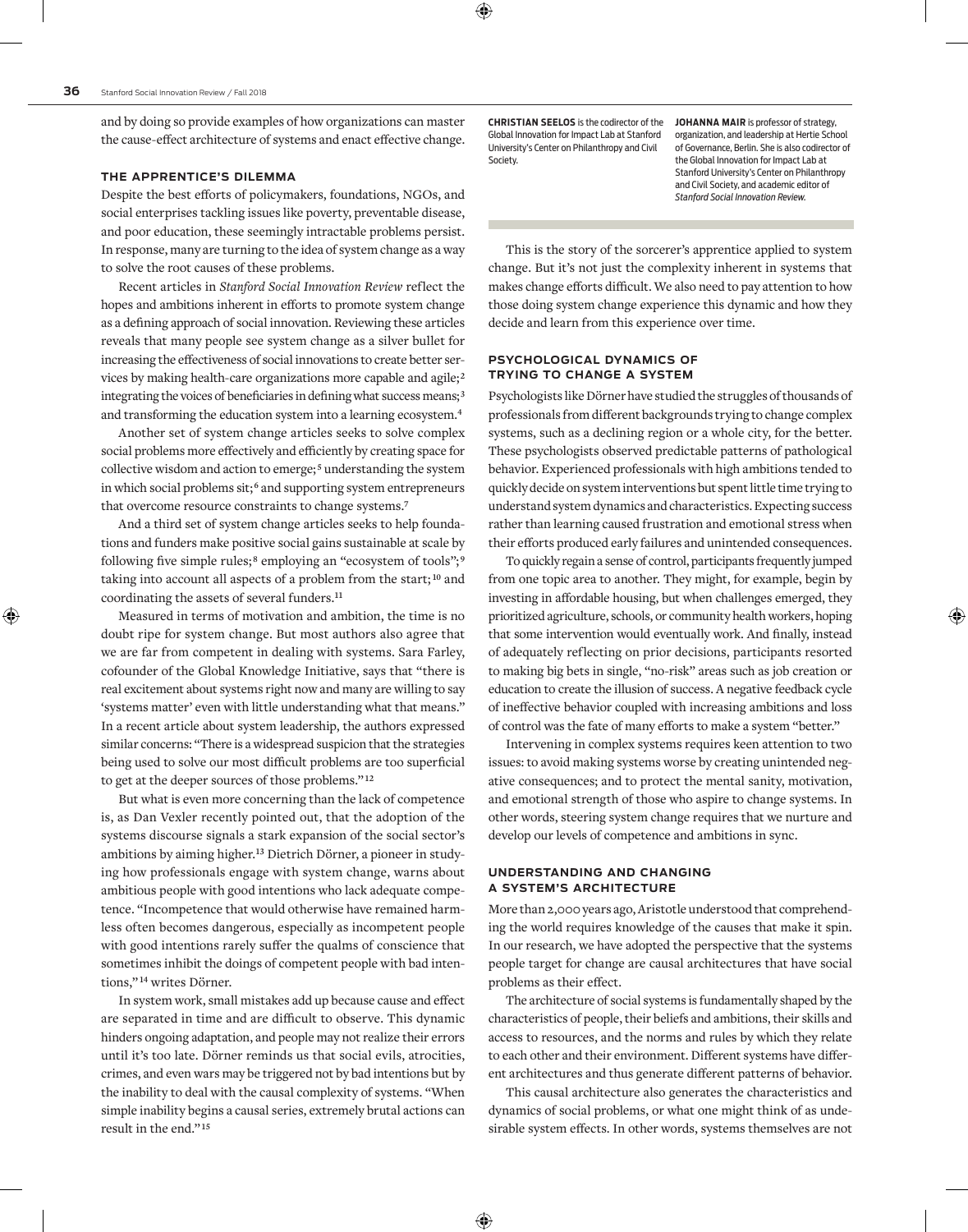problems, but their architecture may create and sustain social problems. System change efforts therefore require spelling out which sets of problems are targeted and determining how system change is an effective way to do something about these problems. System change does not replace problem solving but instead challenges us to couple both dimensions.

Because of the complexity of system architectures, many change proposals rely on collaborative initiatives.**16** But collaboration introduces additional complexity and requires aligning resources, competencies, strategic priorities, and ideologies about effective and legitimate means and ends across partners from different sectors. Whether this complexity can be mastered effectively is an open question. There is much to learn from collaborative system change efforts over the next decades.

But we think there is also much to be learned from looking at how single organizations can change systems by finding ways to operate at lower system complexity and to overcome the apprentice's dilemma. In this article we examine two organizations—[Sekem](https://www.sekem.com/en/index/)  and [Gram Vikas—](http://www.gramvikas.org/)that have made great strides toward changing seemingly intractable problems in Egypt and India, respectively. We believe that they provide two archetypes for system change that improve the odds of mastering causality—of understanding and transforming systems to generate intended outcomes.

The first archetype, exemplified by Sekem, is "changing a system by building a system." In this archetype, an existing system is not directly transformed but rather lured toward a new trajectory by the

Looking at Sekem allows us to explore the idea of attractors for changing systems in a development context. The organization built a complex system composed of several commercial, social, and educational entities. This system created such radically different and desirable outcomes that it became an attractor with the potential to shift Egypt's trajectory. Sekem is doing this in three ways. It provides such a stark contrast to reality that it acts as a mirror showing Egypt that a desirable future and new possibilities can already be enacted today. Its bold vision has become a welcome symbol of pride and ambition against a background of pessimism and hopelessness in the rest of Egypt. And the fact that Sekem designs, owns, and controls all aspects of the system it is creating provides it with the resilience to withstand the tensions and threats that Egypt (as a transitioning system itself) poses.

Sekem was started by Ibrahim Abouleish, who was born in 1937 into a Cairo manufacturing family that was culturally openminded and Muslim. The family lived in the city's Jewish quarter, and Abouleish attended a Christian kindergarten and a French elementary school. After graduating from high school, Abouleish moved to the small town of Graz, Austria, to fulfill his dream of studying in Europe. At the University of Graz, he earned a PhD in pharmacology and became a research director at a pharmaceutical company.

In 1975, Abouleish made an extended visit to Egypt and confronted a dysfunctional system. The economy was broken. Businesses had been nationalized and ran deficits. Most people seemed to have

## **System change does not replace problem solving, but instead challenges us to couple both dimensions.**

jobs that neither inspired them nor provided sufficient income. Rural areas were abandoned for urban centers and urban slums were growing. Waste was piling up everywhere. Health-care and education systems were ineffective. And misguided agricultural

attracting forces of a newly built system with desirable properties. The second archetype, exemplified by Gram Vikas, is "changing a system by isolating a subsystem." This archetype directly transforms the architecture of a lower-complexity subsystem to alter behavior that generates more desirable outcomes. There may well be many more effective archetypes for system change, but the purpose here is to introduce the principles and practices of effective system change archetypes by focusing on these two types.

#### **SEKEM: CHANGING A SYSTEM BY BUILDING A SYSTEM**

Systems theory has developed the idea of attractors, particular states, toward which systems gravitate. Social scientists adopted the term "attractors" to denote forces that make systems evolve into and get stuck in unfortunate situations, such as high levels of poverty and inequality. Attractors can also mobilize a system—for example, when a powerful idea resonates deeply within a system and shifts its trajectory toward new possibilities. When President John F. Kennedy articulated the vision to put a man on the moon, his idea acted like a magnet that attracted and reconfigured a large system of research and development across many public and private initiatives to create something that was not considered feasible at that time.

policies resulted in water, land, and crop contamination with diseases and pesticides. What a contrast to his memories of a mostly joyful childhood. Abouleish was devastated. "On my return journey I sat in the plane and thanked Allah that I did not live in Egypt, but in beautiful Austria with my wife and two children and my successful career," he says.**<sup>17</sup>**

But Abouleish's urge to do something about Egypt's problems grew. Many reasons for Egypt's system failure were obvious. Corruption, inefficient economic reforms, lack of accountability for bad services, and inconsistent legal procedures all conspired to attract a system toward a state of painful hopelessness. But how to change this system?

In 1977 Abouleish made a radical decision: He quit his job in Austria and moved with his family to Egypt. He bought 70 hectares (roughly 7,000 acres) of desert land that no one wanted and started an initiative that he called Sekem. His dream was to build a garden in the desert as a basis for comprehensive development of people and the land. Rather than changing the system of Egypt and its many problems, he aspired to build his own system, in the form of a parallel world that people could come see and touch. Sekem would become a mirror for Egypt to show how a healthy system could be realized today.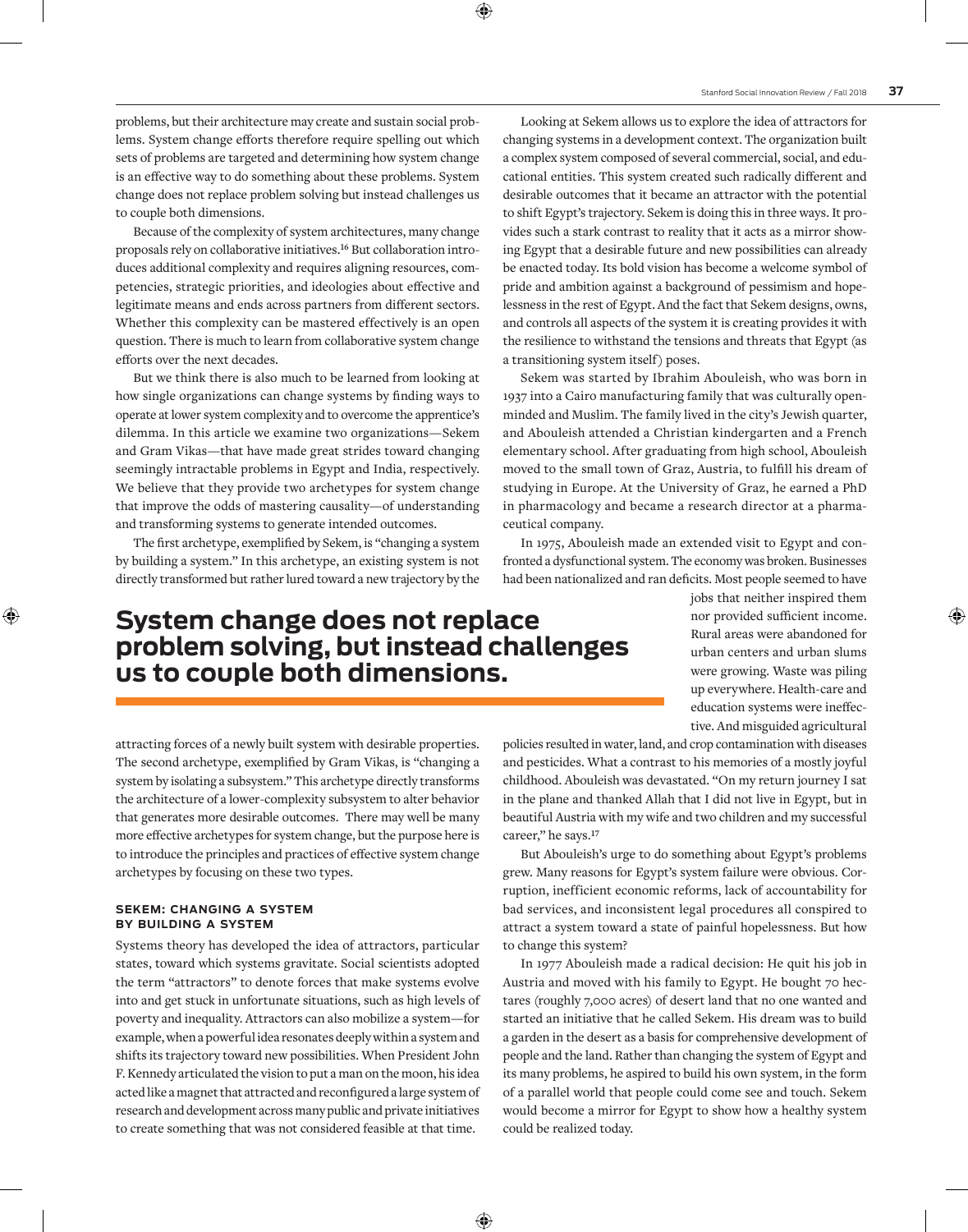Many supporters, mainly from Germany, were attracted by this bold vision and came to leave their footprint: Architects designed beautiful houses, cows were shipped from Germany to help build up soil fertility, a medical doctor organized and helped build medical facilities to earn the trust of local communities. Sekem's economic support was based on biodynamic agriculture and enabled the growth of Sekem companies selling organic textiles, foods, and herbal teas as well as biopharmaceuticals. Kindergartens and schools were built, and Sekem's Heliopolis University—which deeply integrates sustainable development into its research, teaching, and outreach activities—opened in Cairo.

Sekem transformed desert land into an oasis, beautifully landscaped with artistic touches and a large amphitheater, plentiful shade trees, and flower gardens at every turn. "I wanted beauty and grace not just in addition to the companies, but as an integral part from the start, spreading its influence over everything," Abouleish wrote.**<sup>18</sup>**

It took time for local communities and public servants to change their initial reservations and outright hostility into a more supportive relationship with Sekem. Today, Egyptian politicians proudly bring foreign visitors to Sekem, and many countries have invited Sekem to replicate its model. Convinced by Sekem's development of biological pest controls, Egypt changed its agricultural policies to radically of 2011 put a screeching halt to the transformation of Egypt. About 75 percent of Egyptian private businesses collapsed because of the crisis, but Sekem did not lay off a single employee.

Sekem's organizational resilience and spiritual strength enabled the Sekem community to re-engage with its mission, what its founder called a "200-year plan"—three generations working on attracting people, resources, and policies to lure the system of Egypt onto a new trajectory. Indeed, Egypt's 2014 constitution for the first time emphasized topics such as sustainable development and the protection of workers' and women's rights. The United Nations called this constitution and [Egypt's Vision 2030](http://sdsegypt2030.com/?lang=en) (its sustainable development strategy launched in 2015) "unprecedented in its scope and significance at the national level." **<sup>19</sup>**

#### **GRAM VIKAS: CHANGING A SYSTEM BY ISOLATING A SUBSYSTEM**

We often hear that in today's hyperconnected world, everything is linked to everything. Consequently, every action has system-wide effects. But if this were really the case, either complex systems would be in a frozen state where no part could make an independent move, or the radical ongoing change in systems would preclude any hope for understanding and intervening in its causal structure.

limit pesticide use. The farmers surrounding the Sekem farms have imitated and adopted the methods of replacing chemical fertilizers with compost for improving soil fertility. Sekem thus kick-started an Egyptian market for healthy biologically

### **In many ways, system change resembles an innovation process—an investment in learning with uncertain outcomes.**

grown food that is now increasing by 15 percent annually.

Sekem also became a preferred employer, due to its emphasis on providing safe, healthy, and dignified work conditions. Sekem encourages every employee to spend about 10 percent of her time on personal development by participating in the many artistic and scientific courses, events, and discussions that are offered. Abouleish had always believed that arts encouraged people to be more open and respectful toward their environment. He considered this spirituality essential for the development of ecological consciousness and social change. New Sekem staff members often resist these activities but soon experience how their participation creates trust and respect and connects people into a community.

The Sekem schools and university also include training in environmental sustainability, the arts, movement, and music, which is quite exceptional in Egypt. Many state-run schools are now inviting Sekem to teach courses in sustainable development. Sekem's female management and the many young female employees who received training in traditional male jobs are acting as role models for the schoolchildren who spend time during their summer break on the Sekem farms or at the Heliopolis "children's summer university."

Helmy Abouleish, who after the death of his father, Ibrahim, in 2017 became CEO of Sekem, created the [Egyptian National Com](http://www.encc.org.eg/?lang=en)[petitiveness Council](http://www.encc.org.eg/?lang=en) to develop strategies for innovation, green transformation, and education and to influence government policies for sustainable development. However, shifting the trajectory of a large system like Egypt is a slow process. The Egyptian revolution

Fortunately, the Nobel Prize-winning economist Herbert Simon reminds us that complex systems are hierarchical.**<sup>20</sup>** They consist of layers of subsystems that have lower levels of complexity and that are connected to some, but not all, other subsystems. Consider a human body as a complex system. It consists, for example, of organs, functional subsystems that are much less complex than the entire body. If we could not isolate and intervene in these subsystems, medicine as we know it would not be possible.

Can we use this insight from medicine for social systems too? Our own research indicates that subsystem isolation might indeed be an effective change archetype. "Relational" subsystems such as individuals within a group or families with strong relational bonds, "spatial" subsystems such as remote villages or islands, and "functional" subsystems such as education or health care might all be considered as lower-complexity subsystems of a larger social system. In fact, specialized functional subsystems in developed countries can sometimes be considered almost in isolation.

Mature functional subsystems like health care are the results of decades of improvements and specialization. They are composed of dedicated staff, have clear codes of conduct, and often colocate with distinct infrastructure such as a clinic. All these characteristics of functional subsystems facilitate mastering causality: understanding and transforming their causal architecture.

This mastery, for example, enabled health professionals to transform Nova Scotia's public health-care system.**<sup>21</sup>** Staff, processes, and infrastructure that were a part of Nova Scotia's health-care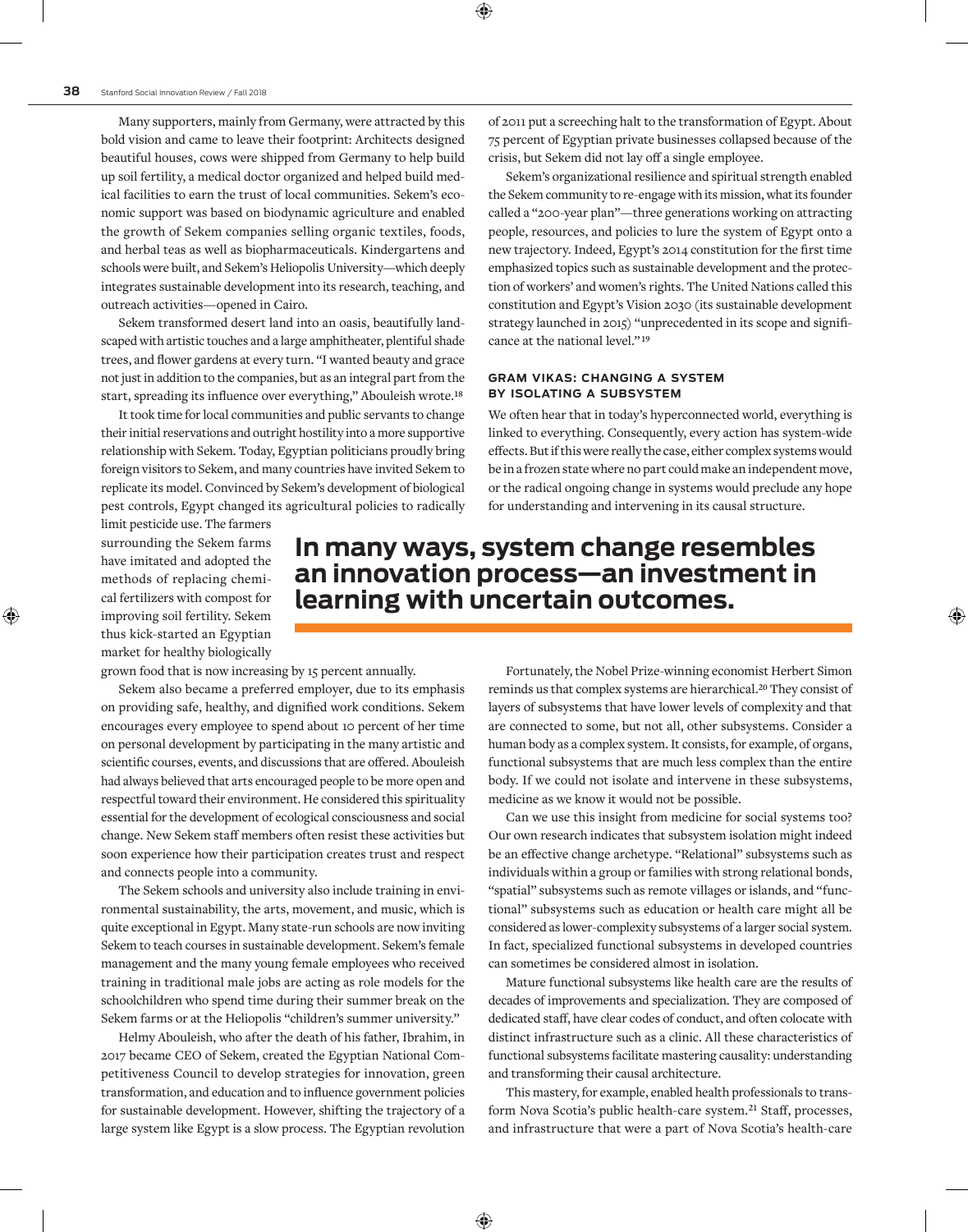subsystem could be identified and its behavior could be studied. People were trained, information flowed more freely, decisionmaking processes were improved, and a new vision was articulated to this specialized group of professionals. Prior analysis of the causal architecture of such subsystems is possible and therefore valuable, and design-driven approaches are useful.**<sup>22</sup>** And the transformation of a functional subsystem like health care can improve the lives of everyone in the larger social system.

The example of Gram Vikas illustrates how spatial subsystems, in this case remote villages, can be isolated and transformed. When Gram Vikas set out to tackle the problem of inequality in rural India, it set itself up for a tough and drawn-out learning curve.**<sup>23</sup>** Initial efforts were plagued by some of the pathological system change behaviors previously mentioned. Over several years, the organization intervened in various subsystems in rapid succession, driven by high ambitions to make a difference.

In the beginning, Gram Vikas focused on seemingly simple functional subsystems such as small-scale agriculture, dairy, and education. But in developing countries, functional subsystems are harder to isolate and understand. They lack dedicated staff and infrastructure, clear codes of conduct, and stable patterns of operating that facilitate understanding and reconfiguring these systems. As a result, Gram Vikas' tactics frequently resulted in mis-specified and thus ineffective solutions that made vulnerable communities sometimes worse off.

Almost by accident, Gram Vikas (now desperate for some positive action) learned how to provide solutions that had lower risk of failure and generated quick benefits. By providing effective medicines, electricity from biogas, and simple water infrastructure, the organization earned the trust of rural villagers and enabled the organization to learn about the multiple causes of inequality. But this approach also drove Gram Vikas into a pure problem-solving mode where targeting one problem opened up a whole new box of problems. The constant change of focus was overwhelming and left the organization exhausted, and at risk of losing a sense of progress and motivation. Many early members of Gram Vikas left.

Leaders of the organization then had an important insight: Instead of focusing on functional subsystems that were hard to isolate, it would focus on spatial subsystems. A rural village is probably the smallest subsystem that contains all the dimensions of gender and caste inequality in India—economic, cognitive, normative, and power issues. Gram Vikas had learned from prior engagements that the causal architecture of a village is still complex, but its causeeffect dynamic is sufficiently stable to be observed and understood. Villages are also sufficiently isolated from unpredictable environmental influences. These characteristics open an opportunity to learn how to transform the architecture of a village.

Armed with this insight and with the accumulated knowledge from years of studying village life, the organization adopted a new approach, whereby it motivated villagers to engage in a joint effort with Gram Vikas to build water and sanitation infrastructure. The prospect of having a toilet, a shower, and a water tap in the kitchen for every household reduced the villagers' attention and resistance to the reorganization of the village social life that slowly took place in the background.

Taking clues from their prior problem-solving interactions with villagers, Gram Vikas now focused on the causal architecture of the

village as a subsystem.**<sup>24</sup>** Gram Vikas insisted that people from all households in a village were formally elected into a general body and executive committees. Women and lower-caste people participated at equal levels with men, and higher-caste villagers in subcommittees focused on issues like sanitation, water, and education. For the first time, women and many lower-caste people engaged in economic activities and collective decision-making processes. Women were also trained in traditional male crafts such as masonry and fish farming.

Over a period of three years, a village was completely restructured, and Gram Vikas was able to phase out its engagement. At this stage, villagers owned their own transformation through the process of equal membership in all decision bodies. These villagers were also much more confident. They started to collectively bargain with external agencies such as banks, traders, and contractors and demanded support and resources from the government.

Over the course of a decade, Gram Vikas replicated this approach in more than 1,000 villages. This focus on spatial subsystems potentially indicates an alternative approach to the often-voiced ambitions of changing entire systems at the level of the total scale of a problem—for example, inequality in India or even globally. While engaging in large system change may rarely be feasible, one can carve out smaller subsystems that enable organizations to learn and to master causality for effective interventions.

At some stage, these small steps add up to create positive feedback cycles that drive change in the larger system. For example, women from transformed villages do not allow their daughters to get married into a nontransformed village with high levels of inequality and no running water. The hopeful husband-to-be then becomes a powerful change agent for that village and often succeeds in getting the village elders to start talking to Gram Vikas. Transformed villages offer such a desirable contrast to traditional villages in their area that they increasingly become role models and an aspiration for whole regions.

The two archetypes we have described do not exhaust the possibilities for system change. Wars, revolutions, and social movements, for example, are all archetypes that can fundamentally reconfigure the causal architecture of large and complex systems and put them on a new trajectory. But it is unlikely that one could master the complex and unpredictable causality inherent in these archetypes (although some have tried).

Another interesting archetype involves the current efforts to scale up existing solutions to the size of their addressable problems. The causal logic of this archetype partly resides in the expectation that increasing scale will eventually shift a system.**<sup>25</sup>** Recently, a group of prominent donors have launched the [Co-Impact initiative](http://www.co-impact.io/)  to invest up to \$500 million in support of this archetype.**<sup>26</sup>** All of these initiatives provide important opportunities for learning about effective archetypes, their potential and limits, and when and how proposed change mechanisms such as system entrepreneurship**<sup>27</sup>** and system leadership**<sup>28</sup>** work best.

#### **THREE WAYS TO MASTER CAUSALITY**

An important challenge for system change initiatives is that learning curves tend to be flat and drawn out. Enacting system change requires observation, careful probing, and reflection. In many ways, system change resembles an innovation process—an investment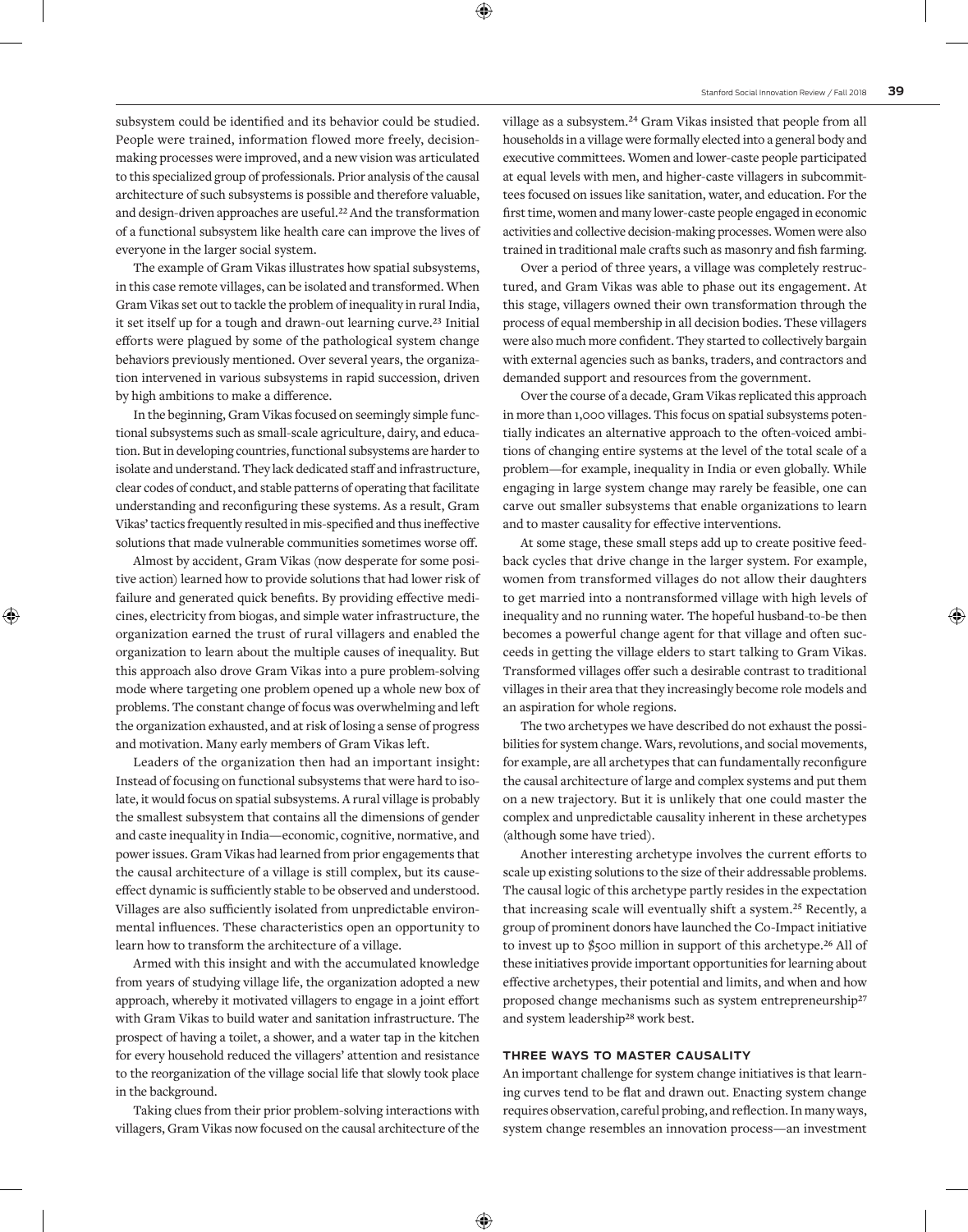in learning with uncertain outcomes.**<sup>29</sup>** One may not be able to get better fast, and research indicates that expectations of quick results may be counterproductive because our ambitions tend to vastly outgrow our competencies.

Those managing system change work need to pay extra attention to helping stakeholders to remain motivated and committed, to suppressing pathological behavior, and to improving stakeholders' capacity to accumulate relevant knowledge and other resources that increase the number of options for productive action.

Our research indicates that there are three important things organizations can do to help achieve these goals: do things right before doing the right thing; climb system peaks to get a better view; and hire and nurture people with a commitment to learn.

**Do things right before doing the right thing | Russell Ackoff, a** prominent systems thinker, strongly believed that it was better to do the right thing wrong than the wrong thing right because the former may be improved by learning, but the latter reinforces ineffective behavior. Our data, however, suggest that engaging with thing simple first, learn a lot about a target system, and re-engage with our mission later.

**Climb system peaks to get a better view** | Doing things right—such as effectively delivering basic benefit-creating services like clean water—enables an organization to occupy a temporary privileged position within a system, like a peak in a complex landscape. Systems have many such peaks, possible interventions that change some aspect of a system for the better and in return provide an organization with valuable resources and insights to plan its next moves.

Most peaks are very small. When Gram Vikas delivered medicines to villages, it gained some insights about the nature of inequality. This was helpful, but it also showed the organization that it lacked the competencies to tackle such a complex problem. However, one of the small peaks that Gram Vikas occupied in its early years buying cows to provide milk—opened the way to a much larger peak: providing biogas and electricity from cow dung in a financially sustainable manner. Climbing that peak took several years and involved serving more than 8,000 villages and building up an

a system may be facilitated by doing the "wrong" thing first. In other words, by engaging in activities even if they are not in line with one's mission and learning to do them right—that is, getting good at doing them.

Joe Madiath, the founder of

Gram Vikas, shared with us his organization's many initial failures when trying to do the right thing by directly attacking inequality despite having few relevant competencies. The failures took a toll and severely threatened the survival of the organization. "We learned the hard way that we need to fulfill the fundamental needs of villagers first before we win their hearts and minds," says Madiath. When Gram Vikas instead began providing tangible benefits like medical services and electricity, it created the trust and good will that motivated local communities to reveal issues of power and dependency, chronic alcoholism, and indebtedness, the buried causal system architecture that sustained high levels of inequality.

Sekem allocated scarce resources early on to provide services that created quick benefits for communities. It built a medical facility and infrastructure for water, electricity, and transportation that earned it the trust and support of local communities.

The benefits and momentum created by providing concrete services enable organizations to dive deeper into a system's architecture. When people begin to trust the organization, they start to share the hidden system elements that prior analysis or observation alone couldn't unearth. Without this deeper understanding of how a system ticks, there is little hope of engaging with systems effectively.

Initially, organizations should avoid decisions and actions that are hard to reverse or that irritate central actors in the system, such as village elders or officials with power. Services that seem to be compatible with this strategy include simple medicines, access to water, energy sources such as biogas, microfinance, and housing.

To sum up, the goal for system change apprentices is to make small, safe steps and to learn how to walk before picking up momentum and starting to run. Perhaps it's best if we swallow our pride, ambition, and beliefs in our own competence. Instead, let's do some-

**The term "system change" may not, it turns out, be a good way to articulate our ambitions and potential for improving systems.**

> effective and well-managed organization. This success created tremendous good will, a reputation as a can-do organization, and the appetite and confidence for operating at large scale.

> Gram Vikas now had deep insights into the structure of villages as subsystems, and its reputation provided access to resources from the private, public, and philanthropic sectors. Providing biogas did little to fulfill the organization's mission to tackle inequality. But climbing this peak unlocked the insights and tangible resources required to plan and enact their ultimate intervention, the transformation of villages to lower inequality. Now Gram Vikas could competently re-engage with its mission.

> Sekem's initial peak—investments in infrastructure such as roads, water, and electricity that could also be used by local communities—turned out to be a very big peak and one that they are still climbing today. Infrastructure also provided a space that Sekem controlled and could be shaped into a reality that was different from its environment. How system change unfolds is hard to plan, which is why it is important that organizations accumulate resources such as trust, good will, positive reputation, and infrastructure to seize opportunities that arise during system change work.

> Climbing system peaks also creates positive momentum and a feeling of success for those working in the organization and their beneficiaries. This experience reduces the emotional stress associated with early failure that otherwise might generate pathological behavior. Organizations also become more ambitious and bolder if they experience success, and in that manner they grow this ambition in sync with developing system competencies.

> **Hire and nurture people with a commitment to learn** | The system change strategy that we propose has implications for how to build an effective change team or organization. Studies on complex